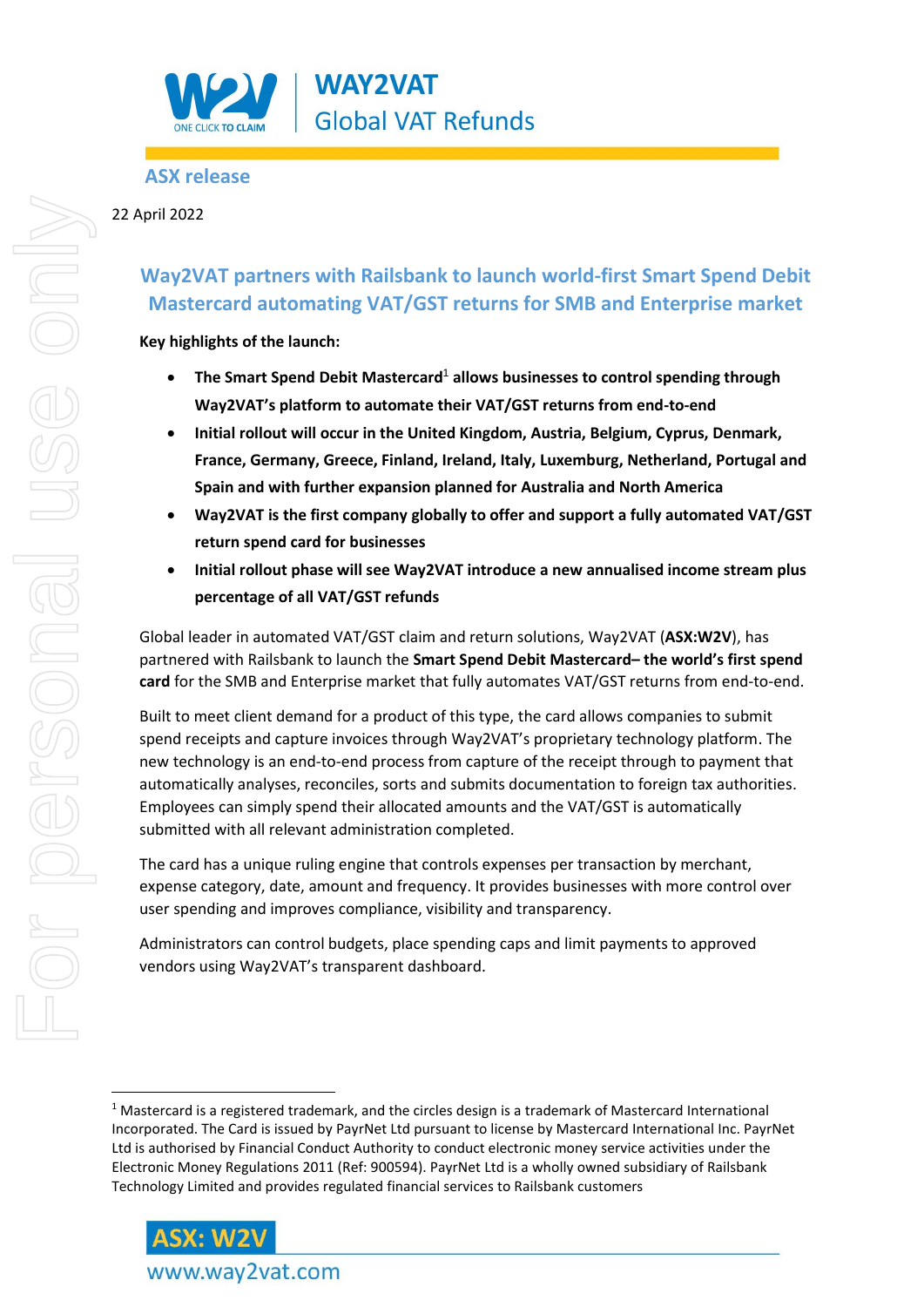



*The Way2VAT Smart Spend Debit Mastercard launched in conjunction with Railsbank* 

Smart Spend Debit Mastercard will be launched in the United Kingdom, Europe and with further expansion planned for Australia and North America after the initial phase. Coordinated marketing in conjunction with Railsbank will occur to existing clients, partners and SME aggregators.

There are no material conditions that need to be satisfied before the parties become legally bound to proceed with the terms of the partnership and there is no other material information relevant to assessing the impact of the partnership on the price or value of the Company's securities.

The initial phase of introducing 5,000 cards to 150 companies with between 100 and 2,000 employees will generate a new annualised income stream and the company will earn revenue through a Software-as-a-Service (SaaS) model consisting of monthly charges to card users, administration licenses and a percentage from each successful VAT/GST refund.

Although the estimated revenue is not financially material in the short term, the partnership with Railsbank is considered to be strategically important to the Company.

Way2VAT CEO and Founder, Amos Simantov, said, "The Way2VAT Smart Spend Debit Mastercard is the first of its kind and a game-changer for finance and management teams. Many of our clients were asking for a product of this type. Our partnership with Railsbank can replace a company's expense management system with a card that simplifies payments and eliminates complex administrative tasks.

"It dramatically reduces loss potential and increases the value of the refund. The card offers complete control and transparency through an easy-to-use dashboard that ensures payments can be made quickly and efficiently. This product is accompanied by our mobile application, it makes the process straightforward for every employee to submit receipts and capture invoices hassle-free.

"The product aligns with our strategy presented in the prospectus and has been developed with the use of IPO funds raised in September 2021. The Smart Spend Debit Mastercard will be a key driver as it allows us to upsell to our existing SMB and enterprise clients and will drive strong sales in key markets such as the UK and Israel."